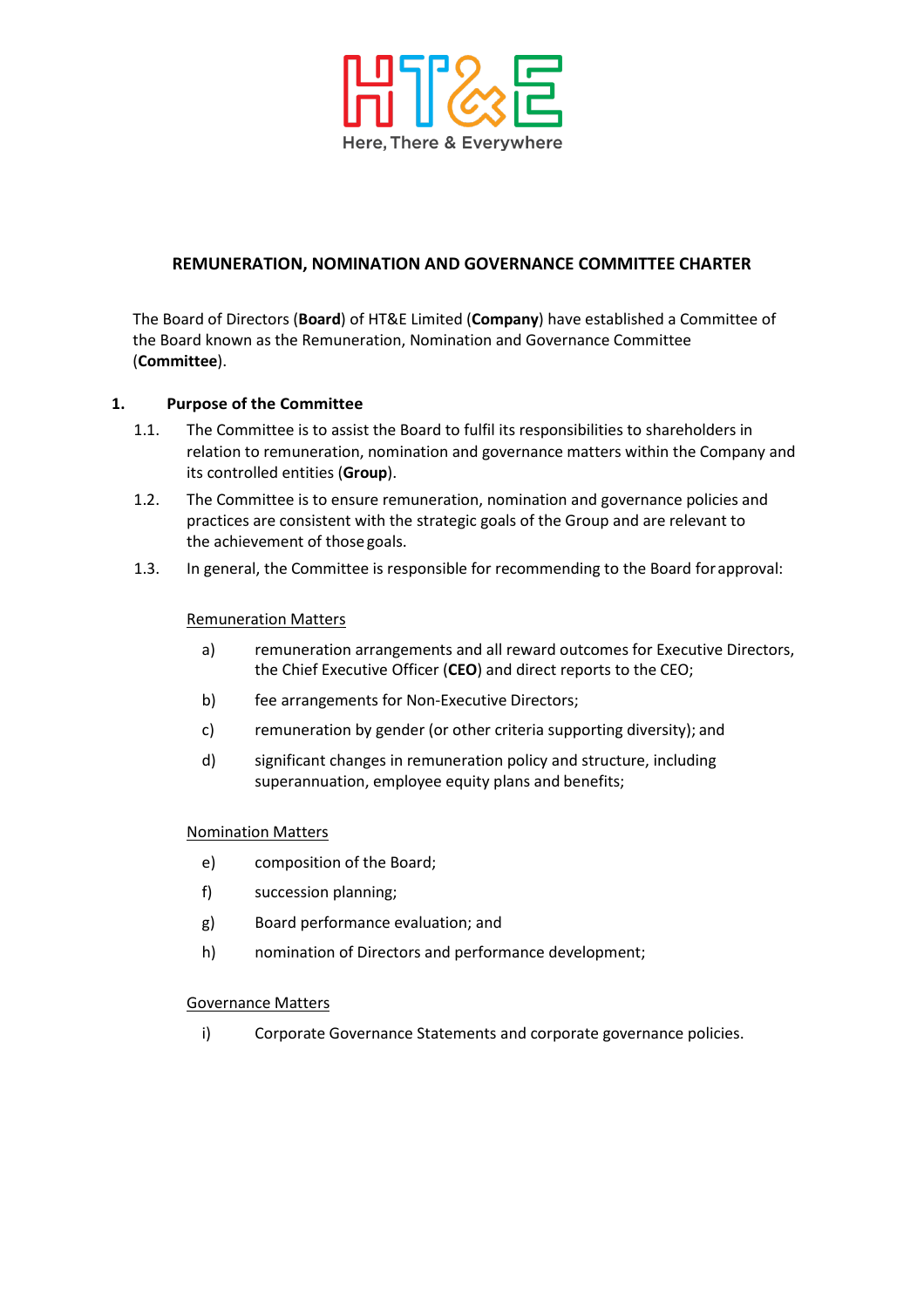

### **2. Membership**

- 2.1. The Board will determine the members of the Committee and the Committee Chair from time to time. The Committee will have a minimum of three members at any time.
- 2.2. The Committee Chair must be an independent Non-Executive Director.
- 2.3. The Committee will comprise solely of Non-Executive Directors who are free from any business or other relationship that, in the opinion of the Board, would materially interfere with the exercise of his or her independent judgement as a member of theCommittee.
- 2.4. Committee members are expected to have (or commit to gain) and maintain an appropriate level of knowledge and understanding of remuneration, nomination and corporate governance practices, as well as legal and regulatory requirements relating to remuneration, nomination and corporate governance. Committee members will be required to regularly refresh their knowledge and understanding.

### **3. Quorum**

- 3.1. The presence of one half of the members of the Committee (rounded upwards if not a whole number) is necessary to constitute a quorum. No business may be transacted unless a quorum is present.
- 3.2. Members may be present in person, or by direct electronic communication such as telephone or video link.
- 3.3. Resolutions may be passed or approved by means of a circular resolution asrequired.

## **4. Meetings**

- 4.1. The Committee will meet at least three times per year, or more frequently if required by the Board or the Committee Chair.
- 4.2. Any two members of the Committee may call a meeting of the Committee by giving reasonable notice to all members.
- 4.3. If the Committee Chair is absent from a meeting and no acting Chair has been appointed for that meeting, Committee members present at that meeting shall select a Committee member from those present to chair that meeting (subject to a quorum).
- 4.4. Board Non-Executive Directors who are not Committee members may attend Committee meetings at any time, and will receive, upon confirmation of intention to attend, copies of the Committee papers to be considered at that meeting.
- 4.5. The Committee Chair may invite any guest they think fit, including the CEO, to attend any Committee meeting. Copies of the Committee papers to be considered at that meeting will be provided to the guest at the Committee Chair's discretion.
- 4.6. Neither the CEO nor any other guest may attend Committee meetings during discussions regarding their own remuneration or regarding matters in which they have a personal interest. Neither the CEO nor any other guest has any voting rights at any Committee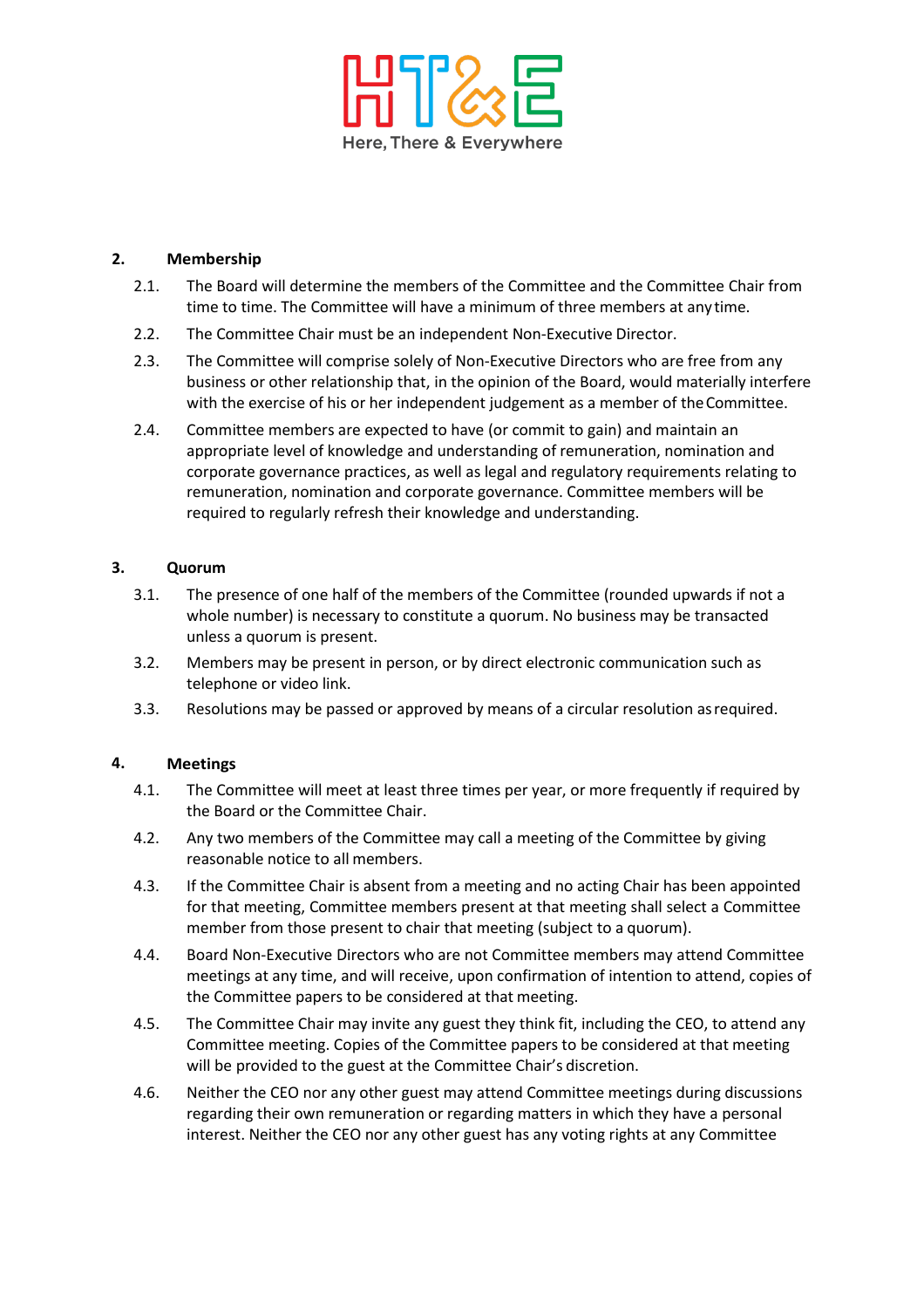

meeting regardless of the resolution being considered.

- 4.7. At any time the Committee may appoint or remove the Secretary to the Committee. The Secretary will take minutes of each Committee meeting, which will be provided to the Board for noting as soon as practicable after each Committee meeting. Where no secretary has been appointed by the Committee, the Company Secretary of the Company, or his/her designated representative, will serve as Secretary to the Committee.
- 4.8. The agenda for each Committee meeting, as well as documents to be considered at each meeting, will be distributed to Committee members within a reasonable period prior to that meeting.

### **5. Powers**

- 5.1. The Committee is authorised to appoint advisors to assist the Committee to carry out its functions.
- 5.2. The Committee will have free access at all times to internal risk, legal and financial control personnel and any other parties required in carrying out its duties.
- 5.3. The Committee may request access to external parties as required in carrying out its duties.
- 5.4. The Committee has the power to call any internal individuals to attend Committee meetings and may request the attendance of external parties.
- 5.5. Any Committee expenditure must be notified to the Board at the next available Board meeting.

#### **6. Duties andResponsibilities**

#### Remuneration Matters

The Committee will:

#### *6.1. Policies and Disclosures*

- a) review and recommend to the Board the remuneration policy at least annually, including an assessment of its effectiveness, compliance with the requirements of relevant remuneration regulations, and compliance/interaction with other Group policies;
- b) review and recommend to the Board changes in remuneration policy, including remuneration frameworks, superannuation, use of equity, and other benefits likely to have a significant impact on the Group;
- c) govern the remuneration policy of each controlled entity within the Group, and delegate responsibility to the Remuneration Committee of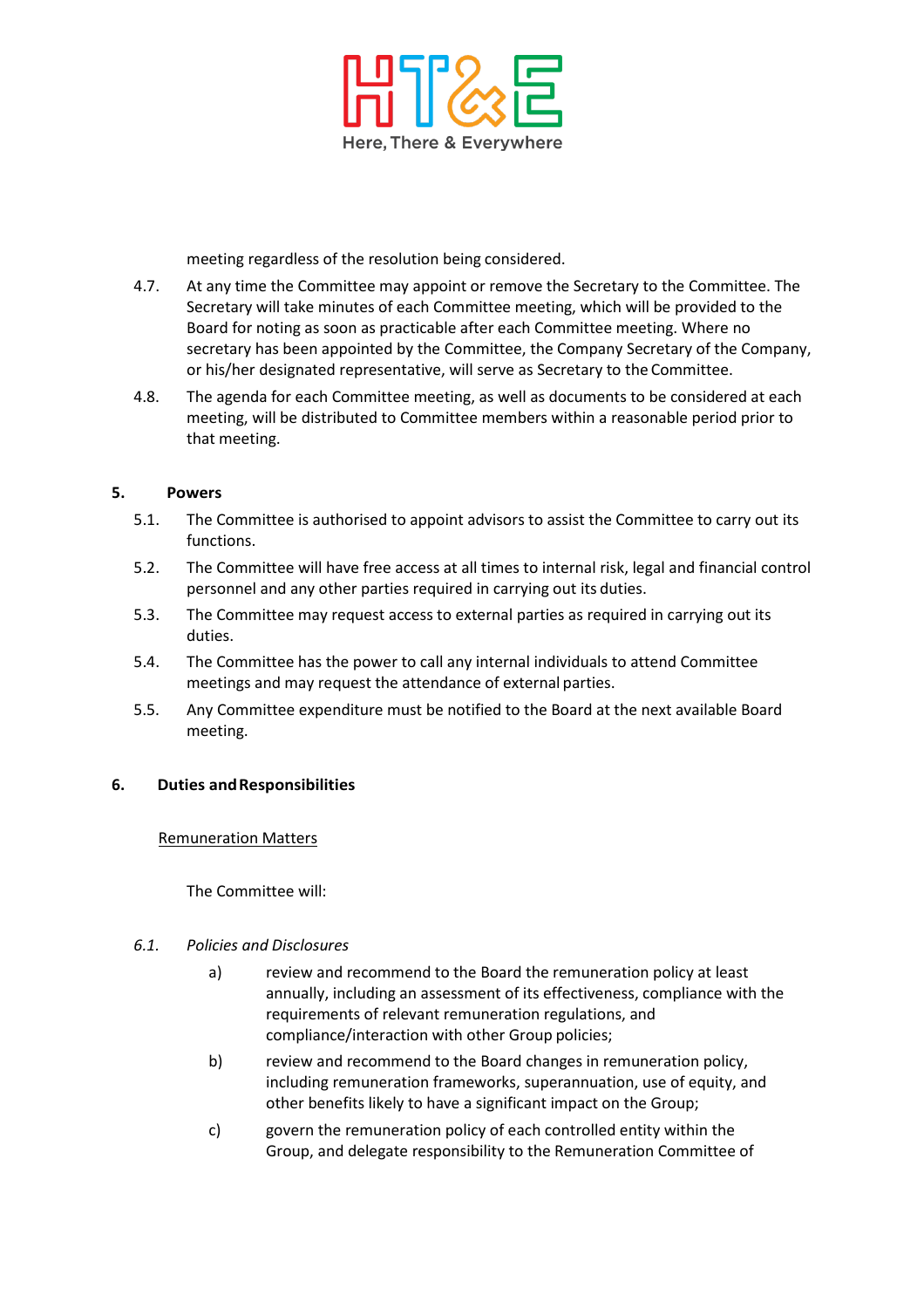

each controlled entity (where relevant) to monitor, and report on compliance with the Group's remuneration policy (at least annually);

- d) review and recommend to the Board the annual Remuneration Report for approval and inclusion in the Company's Annual Report;
- e) consider the outcome of the annual advisory vote on the adoption of the Remuneration Report when reviewing the remuneration policy of the Company;

### *6.2. Remuneration for Certain Individuals - Executive*

- a) review and recommend to the Board remuneration arrangements, including Key Performance Indicators (**KPIs**), for Executive Directors;
- b) review and recommend to the Board remuneration arrangements, including KPIs, for the CEO;
- c) review and recommend to the Board remuneration arrangements, including KPIs, for executive direct reports to the CEO, and any other Key Management Personnel who do not act as a Director;

#### *6.3. Remuneration for Certain Individuals – Non-Executive*

- a) review and recommend to the Board amendments to the Non-Executive Director aggregate fee pool to be approved by shareholders;
- b) review and recommend to the Board amendments to the fee structure for Non-Executive Directors;
- c) review and recommend to the Board fee arrangements for Non-Executive Directors, within the limits of the aggregate fee pool approved by shareholders;
- *6.4. Gender or Other Inappropriate Bias*
	- a) review whether there is any gender or other inappropriate bias in remuneration for Directors, senior executives or other employees;

#### *6.5. Employee Equity Plans*

- a) review and recommend to the Board the design of new Group employee equity plans as well as material changes to existing Group employee equity plans;
- b) review and recommend to the Board amendments, operational and compliance related changes to existing Group employee equity plans;
- c) monitor progress in relation to the performance hurdles under the Group's equity-based incentive arrangements;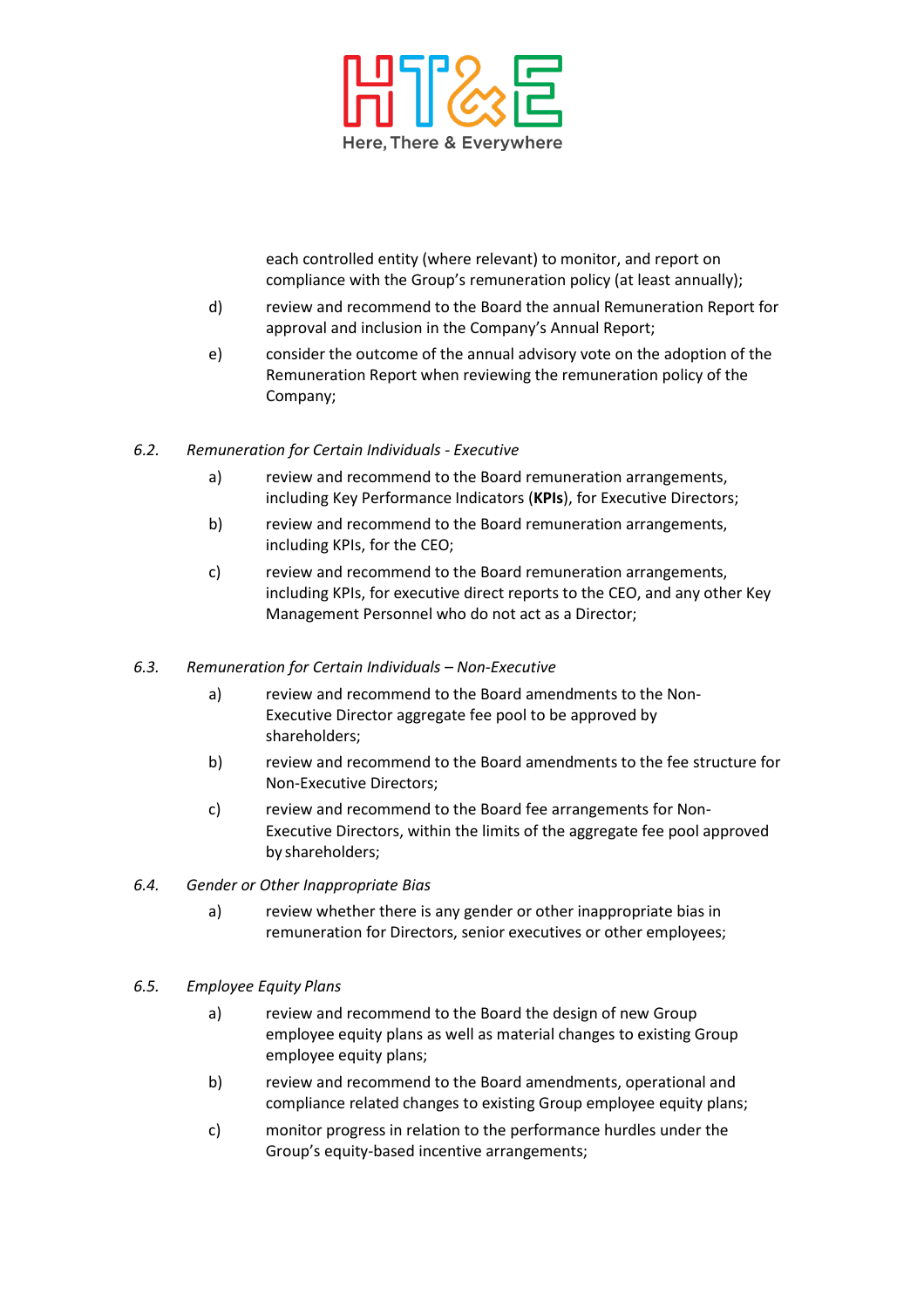

d) review and recommend to the Board adjustments to employee equity vesting outcomes;

### *6.6. Termination Payments*

a) note all payments on termination for all current and former (within the three years prior to termination) Directors of the Group, whether in Australia or overseas, and any employee disclosed in the Company's Annual Report in any of the three years preceding their respective termination (noting that the approval of such payments is covered under 6.2(a), 6.2(b), 6.2(c) and 6.3.(c));

### Nomination Matters

The Committee will:

- *6.7. Composition of the Board* 
	- a) review the composition of the Board on an on-going basis to ensure it is of appropriate size and comprises members who provide the required breadth and depth of skills, experience and knowledge to achieve the objectives of the Board;

#### *6.8. Succession Planning*

a) review and recommend to the Board succession plans for the Board and ensure that there are plans in place to manage the succession of the CEO and other senior executives;

### *6.9. Board Performance Evaluation*

a) review and recommend to the Board the development and implementation of a process for evaluating the performance of the Board, its Committees and Directors;

#### *6.10. Nomination of Directors and Professional Development*

- a) review and recommend to the Board the process for recruiting a new Director (including evaluating the balance of skills, knowledge, experience, independence and diversity on the Board and, in the light of this evaluation, prepare a description of the role and capabilities required for a particular appointment);
- b) engage executive search firms and/or by direct approach to obtain the best possible candidate(s);
- c) ensure appropriate checks are undertaken;
- d) review and recommend to the Board a program by which new Board members are afforded induction and continuing professional development;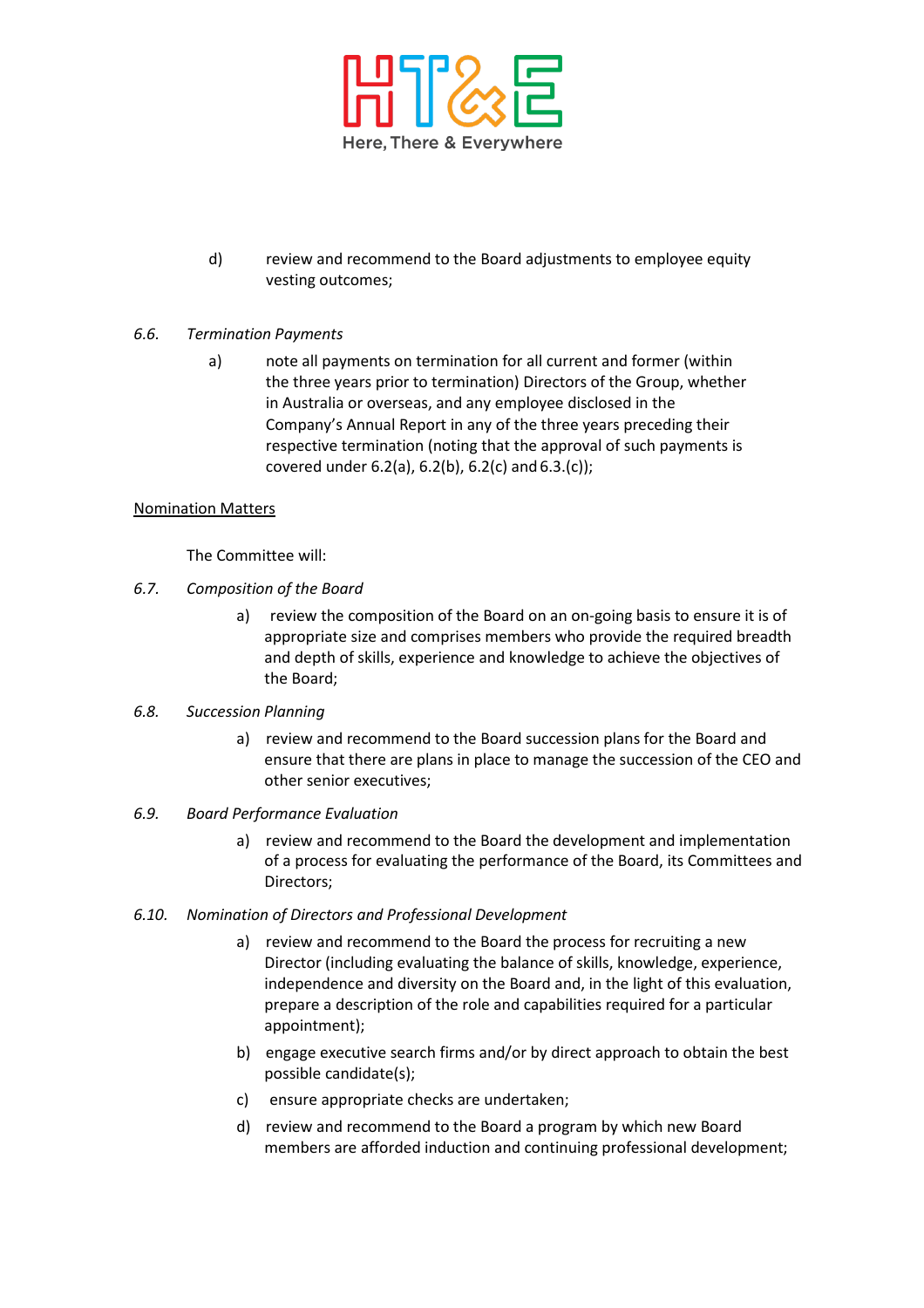

- e) review and recommend to the Board the appointment of additional Directors to provide the expertise to achieve the strategic and economic goals of the Group;
- f) review and recommend to the Board the re-election of Directors.

### Governance Matters

The Committee will:

- *6.11. Corporate Governance*
	- a) review and recommend to the Board the annual Corporate Governance Statement;
	- b) review and recommend to the Board the corporate governance policies to be implemented by the Company, and amendments to existing corporate governance policies to reflect material changes in the law and/or practice relating to corporate governance.

### Other Matters

6.12. The Committee will consider other matters referred to the Committee by the Board from time to time.

## **7. Limitation of Responsibilities**

- 7.1. Each member of the Committee is entitled to rely on the executives of the Company for matters that are the responsibility of those executives, as well as to rely on the advice of counsel and other experts, so long as they are not aware of any grounds where reliance would be inappropriate.
- 7.2. The Committee will not make recommendations to the Board in relation to Committee fees unless requested to do so by the Board.

#### **8. Review and Amendments to this Charter**

8.1. The Committee will review this Charter at least annually and recommend any changes to the Board for approval.